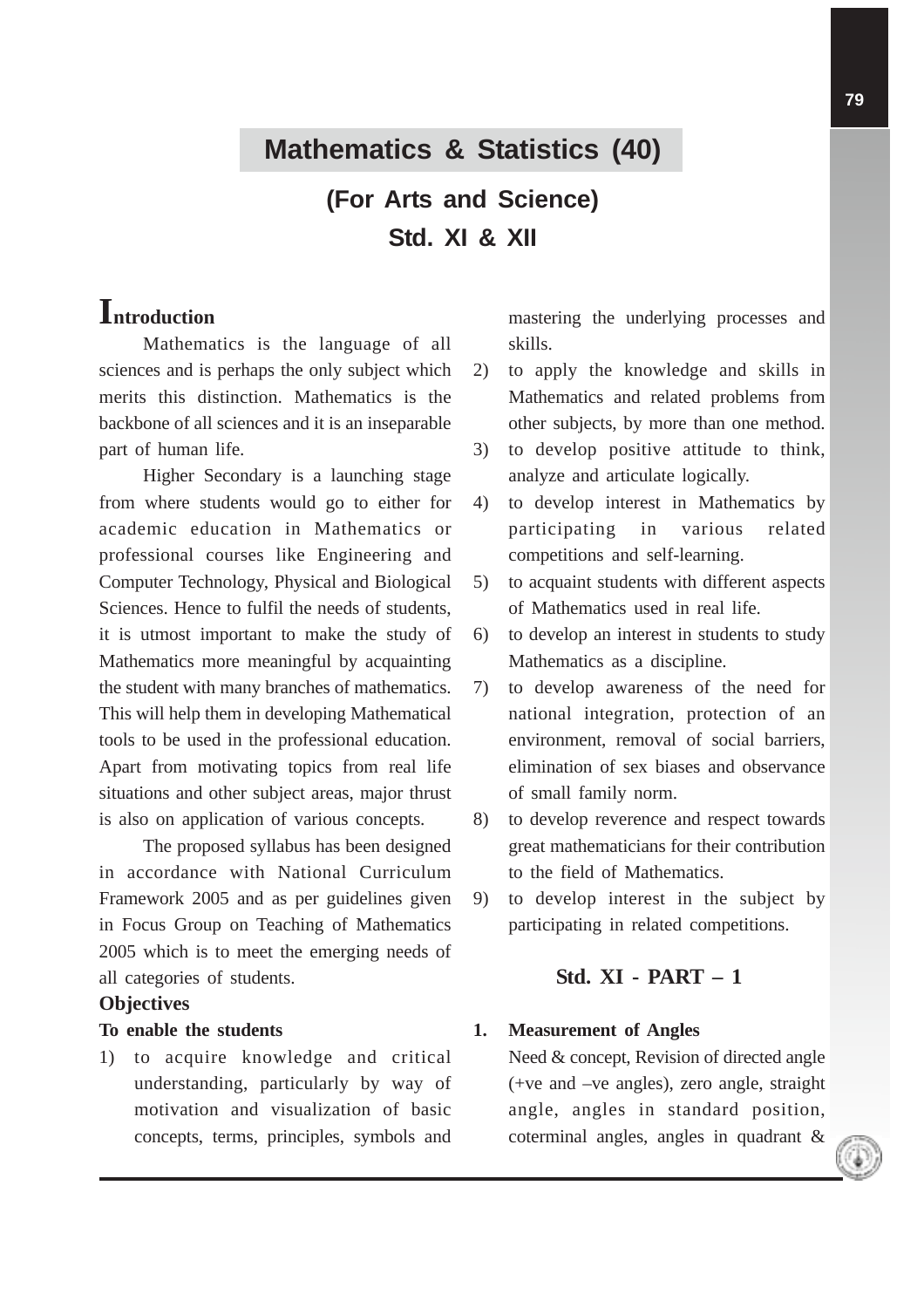quadrantal angles*.* Sexagesimal system, circular system, relation between degree measure and radian measure. **Theorem:** Radian is a constant angle. Length of an arc of a circle ( $s = r$ . θ, θ is in radians) (without proof). Area of the sector of a circle  $A = \frac{1}{2} r^2$ .  $\theta$ ,  $\theta$  is in radians (without proof).

#### **2. Trigonometric functions**

Need & concept, Trigonometric functions with the help of standard unit circle, signs of trigonometric functions in different quadrants, trigonometric functions of particular angles  $(0^0, 30^0, 45^0, 60^0, 90^0,$ 180<sup>0</sup>, 270<sup>0</sup>, 360<sup>0</sup>), domain and range of trigonometric functions, periodicity of functions, fundamental identities, graphs of trigonometric functions, Graph of  $y = a \sin bx$ ,  $y = a \cos bx$ , trigonometric functions of negative angles.

# **3. Trigonometric functions of compound angles**

Introduction, trigonometric functions of sum and difference, trigonometric functions of multiple angles (upto double and triple angles only), trigonometric functions of half angles.

#### **4. Factorization Formulae**

Introduction, Formulae for conversion of sum or difference into products, formulae for conversion of product into sum or difference, trigonometric functions of angles of a triangle.

# **5. Locus**

Introduction, Definition and equation of locus, points of locus, shift of the origin.

# **6. Straight Line**

Revision. Inclination of a line, slope of a line, equation of lines parallel to coordinate axes, intercepts of a line, revision of different forms of equations of a line, slope-point form, slope-intercept form, two point form, double intercept form, other forms of equations of a line, parametric form, normal form, general form, **Theorem 1 :** A general linear equation Ax + By+ C =0, provided A and B are not both zero, simultaneously, always represents straight line. **Theorem 2 :** Every straight line has an equation of the form  $Ax + By + C = 0$ , where A, B and C are constants (without proof), Reduction of general equation of a line into normal form, intersection of two lines, parallel lines, perpendicular lines, identical lines, condition for concurrency of three lines, angle between lines, distance of a point from a line, distance between two parallel lines, equations of bisectors of angle between two lines, family of lines, equation of a straight line parallel to a given line, equation of a straight line perpendicular to a given line, equation of family of lines through the intersection of two lines.

**7. Circle and Conics** : Revision, standard equation, centre-radius form, diameter form, general equation, parametric equations of standard equation, Conics Napees – Intersection of Napees of a cone and Plane, introduction, focus-directrix property of parabola, ellipse, hyperbola, parabola, standard equation (different forms of parabola), parametric equations, ellipse, standard equation, hyperbola, standard equation, parametric equations. Application of conic section.

# **8. Vectors**

Definition, magnitude of a vector, free

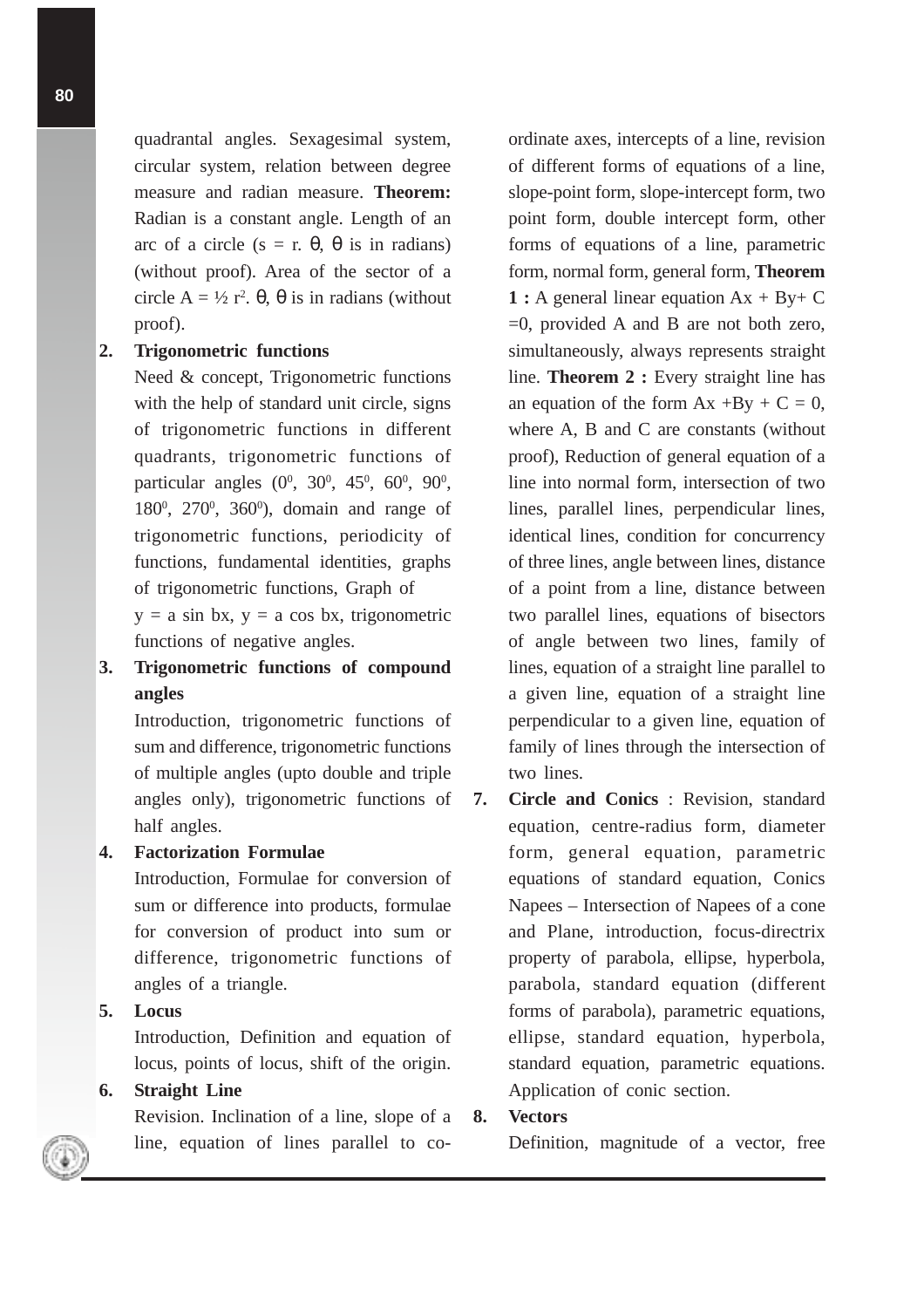and localized vectors, types of vectors, zero vector, unit vector, equality at vectors, negative of a vector, collinear vectors, coplanar vectors, coinitial vectors, like and unlike vectors, scalar multiple of a vector, triangle law, parallelogram law, polygon law, properties of addition of vectors, three dimensional co-ordinate geometry, coordinate axes & coordinate planes in space, co-ordinates of a point in space, distance between two points in a space, unit vectors along axes, position vector of a point in a space, product of vectors, scalar product, definition, properties, vector product, definition, properties, simple applications, work done by force, resolved part of a force, moment of a force.

# **9. Linear Inequations**

Linear inequations in one variable – solution of linear inequation in one variable & graphical solution, solutions of system of linear inequations in one variable, Linear inequations in two variables – solution of linear inequation in one variable & graphical solution, solution of linear inequations in two variables & graphical solution, solutions of system of linear inequations in two variables, Replacement of a set or domain of a set, Transposition.

#### **10. Determinants**

Revision, determinant of order three, definition, expansion, properties of determinants, minors & co-factors, applications of determinants, condition of consistency, area of a triangle, Cramer's rule for system of equations in three variables.

# **11. Matrices**

Introduction, concepts, notations, order,

types of matrices – zero matrix, row matrix, column matrix, square matrix, determinant of a square matrix, diagonal matrix, scalar matrix, identity matrix, triangular matrices, singular & non-singular matrices, transpose of a matrix, symmetric & skew symmetric matrices, operations on matrices – equality, addition, subtraction, multiplication of a matrix by a scalar, simple properties, multiplication of matrices – definition, properties of matrix multiplication, properties of transpose of a matrix -  $(A')' = A$ ,  $(KA)' = KA'$ ,  $(AB)' = B'A'$ .

# **PART – 2**

# **1. Sets, Relations and Functions**

Set – Revision, subset, proper improper subset and their properties, union, intersection, disjoint sets, empty set, finite & infinite sets, equal sets, equivalent sets, universal set, Venn diagrams, complement of a set, difference of two sets, power set, Relations – ordered pairs, equality of ordered pairs, Cartesian product of two sets, No. of elements in the Cartesian product of two finite sets, Cartesian product of the reals with itself, definition of relation, pictorial diagrams, domain, codomain and range of a relation, types of relations, one-one, many-one, binary equivalence relation, functions – function as a special kind of relation, pictorial representation of a function, domain, codomain and range of a function, equal functions, types of functions - constant function, identity function, one-one function, onto function, into function, even & odd functions, polynomial function, rational function, modulus function,

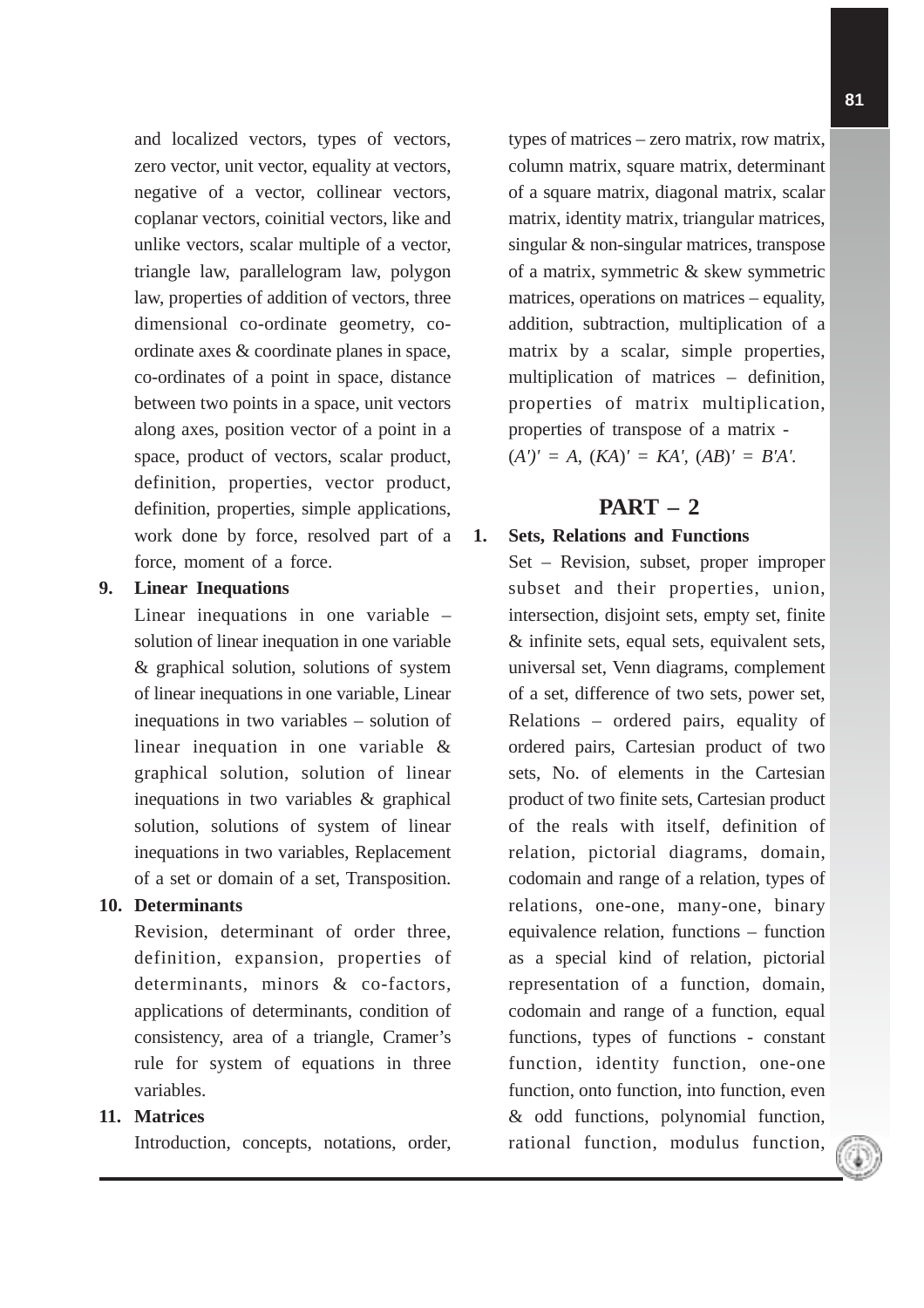signum & greatest integer, exponential function, logarithmic function, functions with their graphs, sum, difference, product, quotient of functions, scalar multiplication, composite function, inverse function, binary operations, real valued function of the real variable, domain and range of these functions.

# **2. Logarithms**

Introduction, definition, properties, laws of logarithms, change of base, characteristics & mantissa – method of finding characteristics, method of finding mantissa, method of finding antilogarithm.

#### **3. Complex Numbers**

Introduction, need for complex numbers, definitions –(real parts, imaginary parts, complex conjugates, modulus, argument), algebra of complex numbers – equality, addition, subtraction, multiplication, division, powers and square root of a complex number, higher powers of i, DeMoivre's formula – (without proof), square root of a complex number, properties of complex numbers – properties of addition of complex numbers, 1) Closure Property 2) Commulative Law 3) Associative law 4) Existence of additive identity 5) Existence of additive inverse. Properties of product of complex numbers –Existance of multiplicative identity – Existance of multiplicative inverse, properties of conjugate & modulus of complex numbers, Argand Diagram – representation of a complex number as a point in plane, geometrical meaning of modulus and argument, polar representation of complex numbers, Fundamental theorem of algebra, cube

roots of unity – solution of quadratic equations in the complex number system, cube roots of unity.

### **4. Sequences & Series**

Revision - sequence, A.P., Sum of first n terms of A.P., properties of A.P., geometric progression – introduction, general term, sum of the first 'n' terms, (n terms from the end of G.P.) containing finitely many terms & sum to infinite terms, properties of G.P., H.P. as a special type of A.P, Means – arithmetic mean, geometric mean, harmonic mean, relation between A.M., G.M., H.M., Arithmetico-Geometric sequence, special series, sum of cube of first n natural numbers, sum of cube of first n odd natural nos., exponential & logarithmic series.

#### **5. Permutations & combinations**

Introduction, fundamental principle of counting, factorial notation, permutations, when all r objects are distinct, when all r objects are not distinct, circular permutations, simple applications, combinations – definition, properties, relations between permutations and combinations, simple applications.

# **6. Mathematical Induction and Binomial Theorem**

Principle of mathematical induction, simple applications, binomial theorem – binomial theorem for positive integers, general term, particular term, properties of binomial coefficient with simple application, binomial theorem for any index (without proof), particular cases of binomial theorem, simple applications.

# **7. Limits**

Introduction of concept, meaning of  $x \rightarrow a$ ,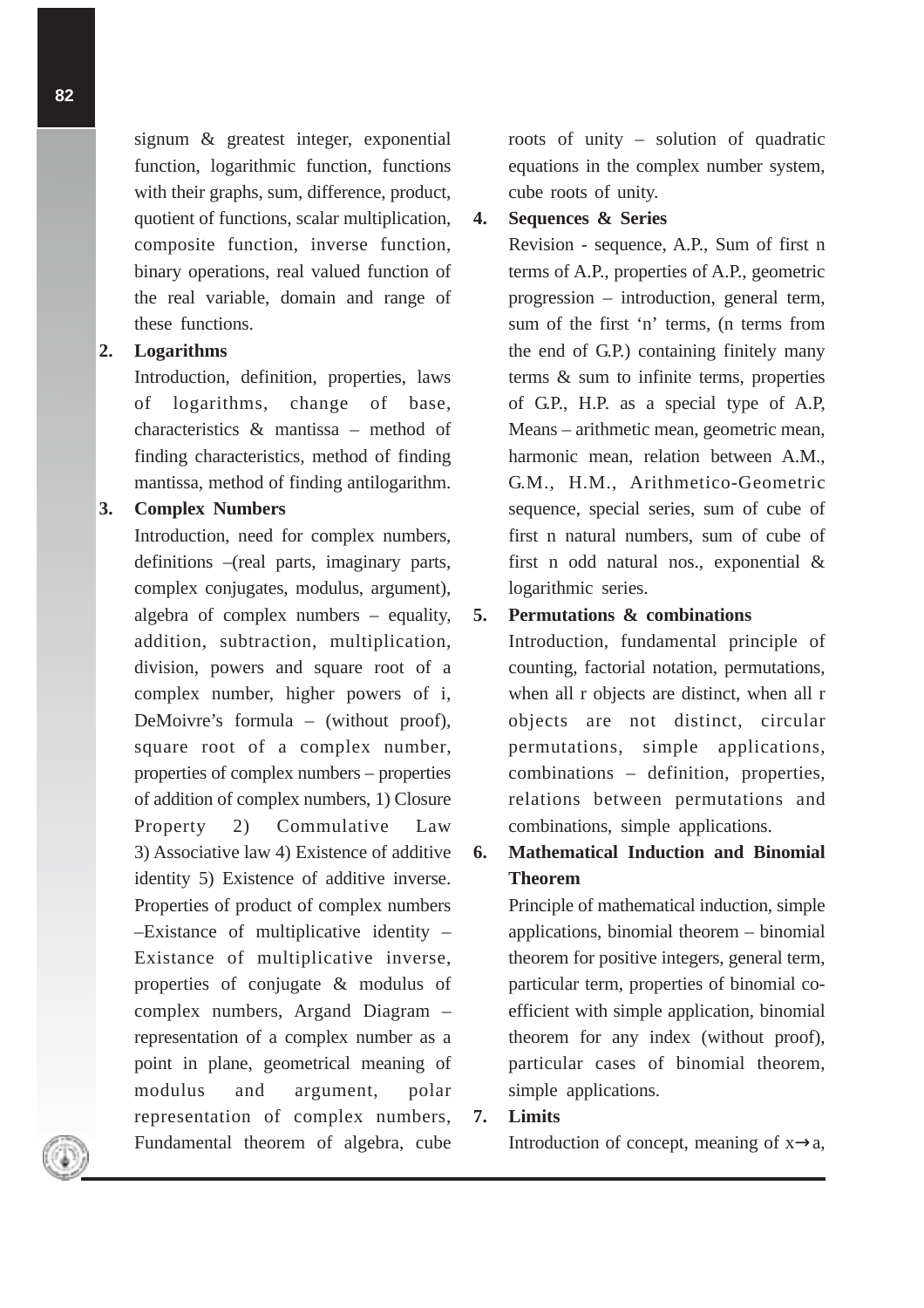the limit of a function, fundamental theorem on limits, algebra of limits – standard limits, without proof, limits at infinity – concepts, simple problems.

#### **8. Differentiation**

Definition : derivative, derivative at a point, geometrical significance of derivative, physical significance (velocity as a rate of change of displacement), derivatives from first principle - of trigonometric functions, logarithmic functions, algebraic functions, exponential functions, rules of differentiation – derivative of sum, difference, product and quotient.

#### **9. Integration**

Definition of integration as antiderivative, geometrical interpretation of indefinite integrals, algebra of integrals – integrals of some standard functions, rules of integration.

#### **10. Statistics**

Measures of dispersion – range, quartile & quartile deviation (for grouped and ungrouped data), comparison of two frequency distributions with same mean, mean deviation about mean, mean deviation about median (for grouped & ungrouped data), variance, standard deviation, effect of change of origin and scale on variance and standard deviation, combined variance and standard deviation, co-efficient of variation.

# **11. Probability**

Revision, types of events – events and algebra of events, axiomatic definition of probability, mutually exclusive and exhaustive events, mutually exclusive events, addition theorem – for any two events A and B, Result on complementary

events. Conditional probability – definition, multiplication theorem, independent events, Baye's theorem, odds in favour and against.

#### **List of Practicals: XI**

- 1. Problems on locus.
- 2. Family of lines.
- 3. Tracing of Conics I.
- 4. Tracing of Conics II.
- 5. Applications of vectors (Dot and cross product).
- 6. Linear inequation.
- 7. Applications of determinants.
- 8. Algebra of matrices.
- 9. Tracing of graphs of functions.
- 10. Numerical problems using laws of logarithms.
- 11. Power and square root of a complex number, cube root of unity.
- 12. Examples on special series.
- 13. Permutations and combinations.
- 14. Mathematical induction.
- 15. Binomial theorem.
- 16. Limits.
- 17. Differentiation.
- 18. Integration.
- 19. Measures of dispersion.
- 20. Probability.

# **Std. XII : PART – 1**

#### **1. Mathematical Logic**

Statements - Introduction, sentences and statement, truth value of statement, open sentences, compound statement, quantifier and quantified statements, logical connectives : conjunction, disjunction, negation, implication/ conditional,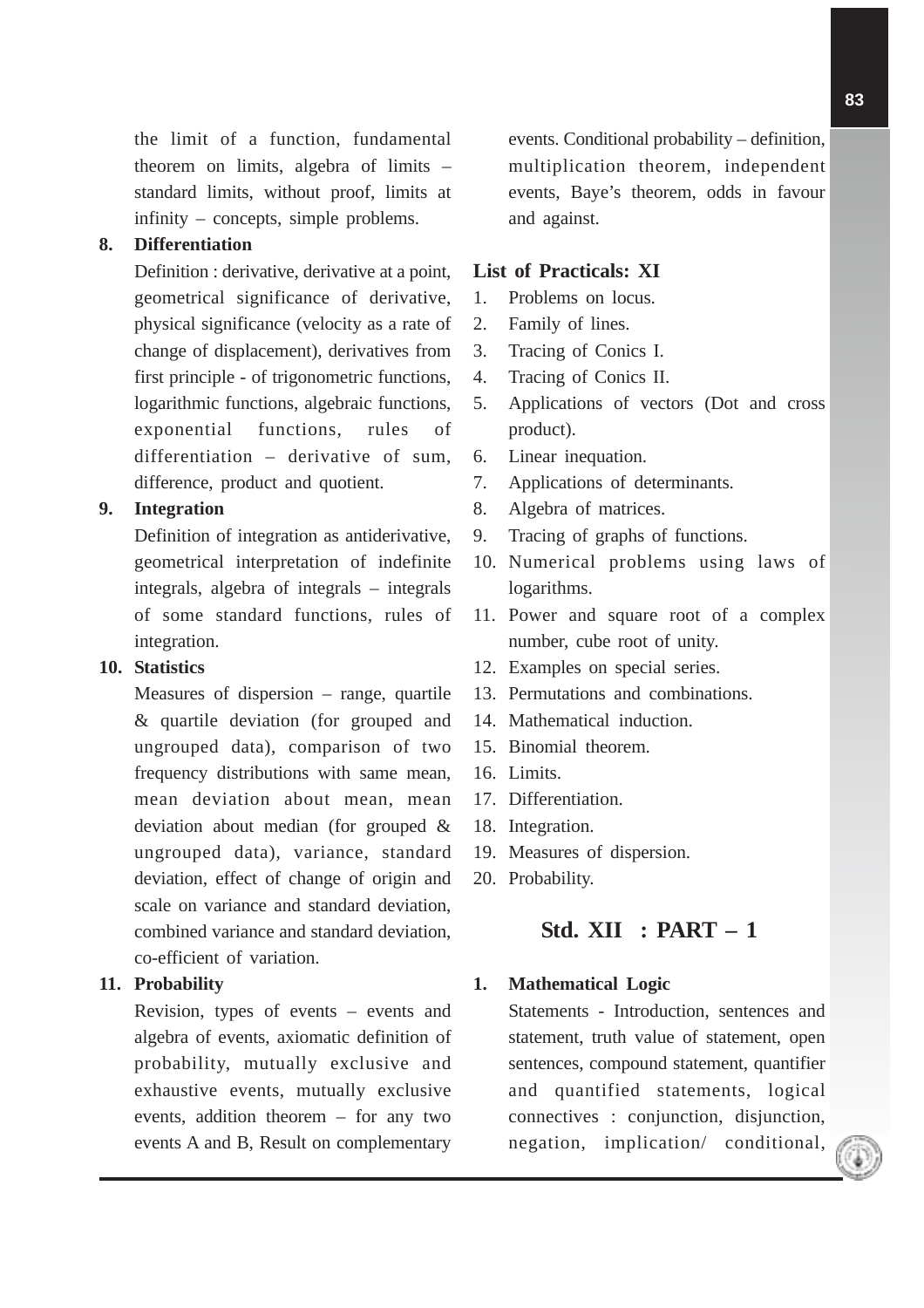biconditional, truth tables of compound statements, examples related to real life and mathematics, statement patterns and logical equivalence - tautology, contradiction, contingency, duality, negation of compound statement, contrapositive, converse, inverse, algebra of statements-idempotent law, associative law, commutative law, distributive law, identity law, complement law, involution law, DeMorgan's laws, difference between converse, contrapositive, contradiction, application-introduction to switching circuits (simple examples).

#### **2. Matrices**

Elementary transformation of a matrixrevision of cofactor and minor, elementary row transformation, elementary column transformation, inverse of a matrixexistance and uniqueness of inverse of a matrix, inverse by elementary transformation, adjoint method, application-solution of system of linear equations by – reduction method, inversion method.

#### **3. Trigonometric functions**

Trigonometric equations-general solution of trigonometric equation of the type :  $\sin\theta$ , = 0,  $\cos\theta$  = 0,  $\tan\theta$  = 0,  $\sin\theta$  =  $\sin\alpha$ ,  $\cos\theta = \cos\alpha$ ,  $\tan\theta = \tan\alpha$ ,  $\sin^2\theta = \sin^2\alpha$ ,  $\cos^2\theta = \cos^2\alpha$ ,  $\tan^2\theta = \tan^2\alpha$ ,  $\arccos\theta$  +  $bsin\theta = C$  solution of a triangle : polar coordinates, sine rule, cosine rule, projection rule, area of a triangle, application, Hero's formula, Napier Analogues, inverse trigonometric functions-definitions, domain, range, principle values, graphs of inverse

trigonometric function, properties of inverse functions.

#### **4. Pair of straight lines**

Pair of lines passing through origincombined equation, homogenous equation, theorem-the joint equation of a pair of lines passing through origin and its converse, acute angle between the lines represented by  $ax^2+2hxy+by^2=0$ , condition for parallel lines, condition for perpendicular lines, pair of lines not passing through origin-combined equation of any two lines, condition that the equation  $ax^2+2hxy+by^2+2gx+2fy+c=0$ should represent a pair of lines (without proof), acute angle between the lines (without proof), condition of parallel and perpendicular lines, point of intersection of two lines.

#### **5. Circle**

Tangent of a circle-equation of a tangent at a point to 1) standard circle,2) general circle, condition of tangency only for line  $y = mx + c$  to the circle  $x^2 + y^2 = a^2$ , tangents to a circle from a point outside the circle, director circle, length of tangent segments, normal to a circle-equation of normal at a point.

#### **6. Conics**

Tangents and normals-equations of tangent and normal at a point for parabola, ellipse, hyperbola; condition of tangency for parabola; ellipse, hyperbola; tangents in terms of slope for parabola, ellipse, hyperbola, tangents from a point outside conics, locus of points from which two tangents are mutually perpendicular, properties of tangents and normals to conics (without proof).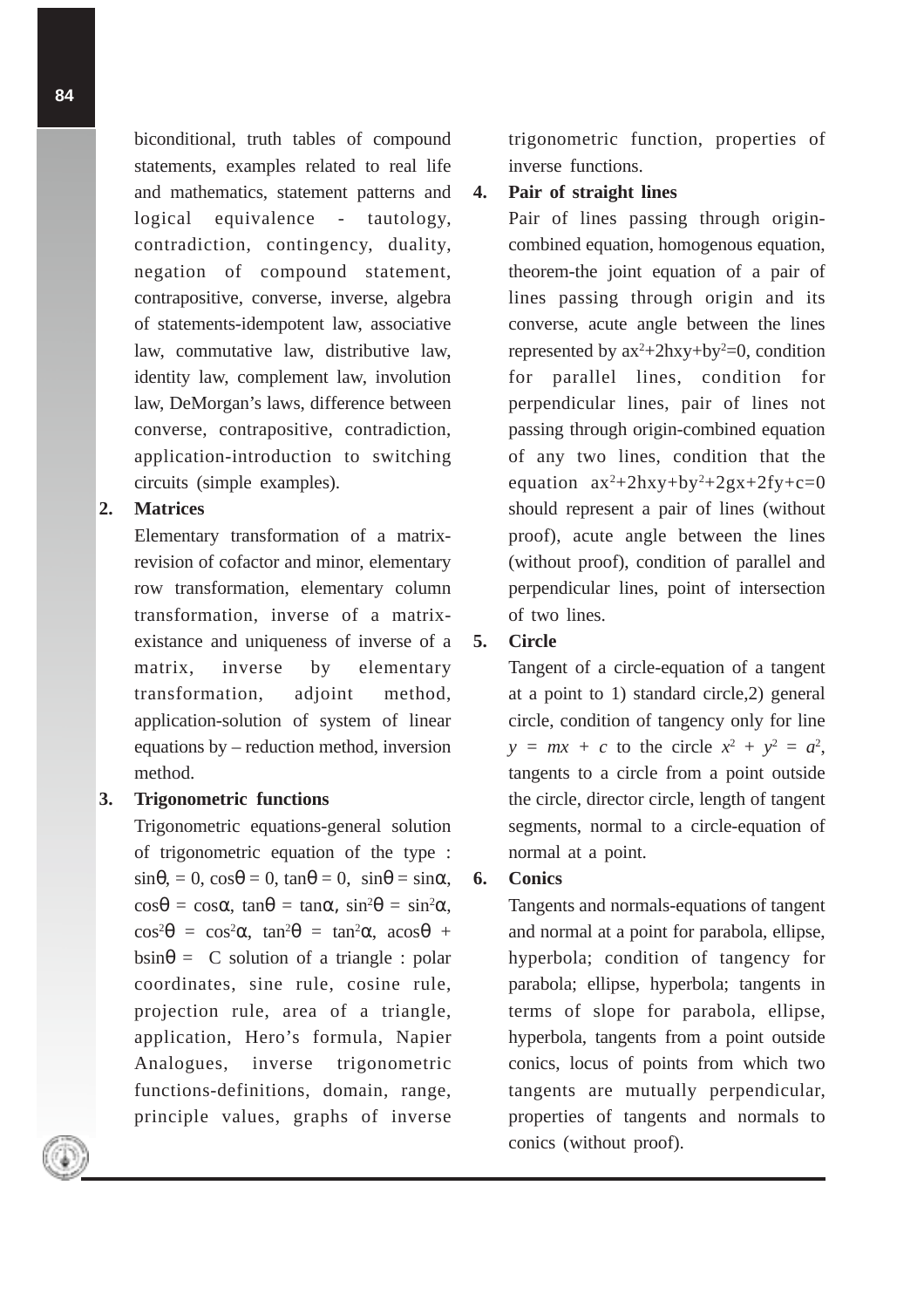### **7. Vectors**

Revision, Collinearity and coplanarity of vectors : linear combination of vectors, condition of collinearity of two vectors, conditions of coplanarity of three vectors, section formula : section formula for internal and external division, midpoint formula, centroid formula, scaler triple product : definition, formula, properties, geometrical interpretation of scalar triple product, application of vectors to geometrymedians of a triangle are concurrent, altitudes of a triangle are concurrent, angle bisectors of a triangle are concurrent, diagonals of a parallelogram bisect each other and converse, median of trapezium is parallel to the parallel sides and its length is half the sum of parallel sides, angle subtended on a semicircle is right angle.

#### **8. Three dimensional geometry**

Direction cosines and direction ratios: direction angles, direction cosines, direction ratios, relation between direction ratio and direction cosines, angle between two lines, condition of perpendicular lines.

#### **9. Line**

Equation of line passing through given point and parallel to given vector, equation of line passing through two given points, distance of a point from a line, distance between two skew lines, distance between two parallel lines (vector approach).

# **10. Plane**

Equation of plane in normal form, equation of plane passing through the given point and perpendicular to given vector, equation of plane passing through the given point and parallel to two given vectors, equation of plane passing through three noncollinear points, equation of plane passing through the intersection of two given planes, angle between two planes, angle between line and plane, condition for the coplanarity of two lines, distance of a point from a plane (vector approach)

# **11 Linear programming problems**

Introduction of L.P.P. definition of constraints, objective function, optimization, constraint equations, nonnegativity restrictions, feasible and infeasible region, feasible solutions, Mathematical formulation-mathematical formulation of L.P.P. different types of L.P.P. problems, graphical solutions for problem in two variables, optimum feasible solution.

# **Std. XII - PART – 2**

#### **1. Continuity**

Continuity of a function at a point : left hand limit, right hand limit, definition of continuity of a function at a point, discontinuity of a function, types of discontinuity, algebra of continuous functions, continuity in interval-definition, continuity of some standard functionspolynomial, rational, trigonometric, exponential and logarithmic function.

#### **2. Differentiation**

Revision- revision of derivative, relationship between continuity and differentiability-left hand derivative and right hand derivative (need and concept), every differentiable function is continuous but converse is not true, Derivative of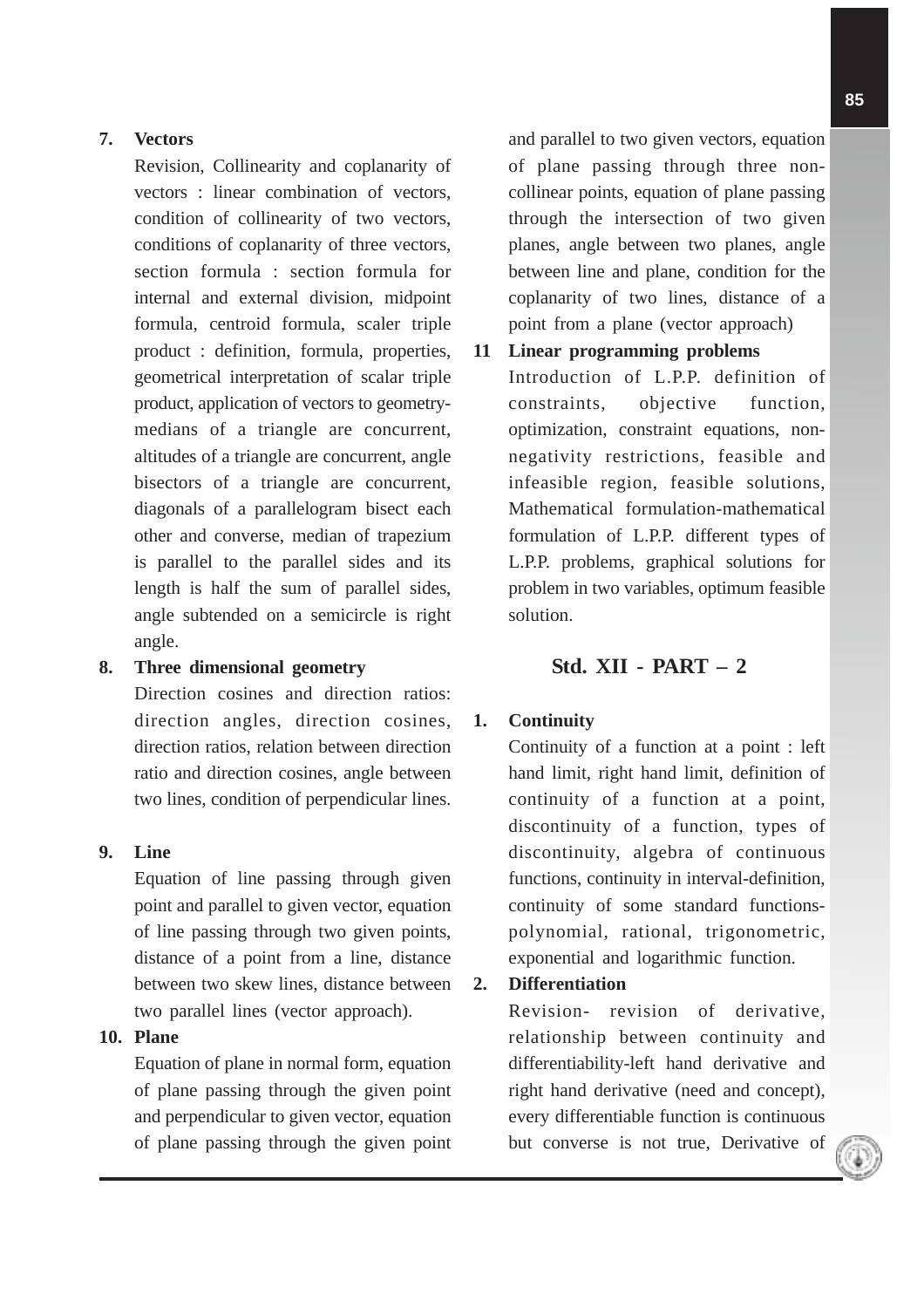composite function-chain rule, derivative of inverse function, derivative of inverse trigonometric function : Derivative of implicit function definition and examples, derivative of parametric function – definition of parametric function , exponential and logarithmic functionderivative of functions which are expressed in one of the following form a) product of functions, b) quotient of functions, c) higher order derivative, second order derivative d)  $[f_{(x)}]^{[g(x)]}$ 

# **3. Applications of derivative**

Geometrical application-tangent and normal at a point, Rolle's theorem, and Mean value theorem and their geometrical interpretation (without proof), derivative as a rate measure-introduction, increasing and decreasing function, approximation (without proof), Maxima and minimaintroduction of extrema and extreme values, maxima and minima in a closed interval, first derivative test, second derivative test.

# **4. Integration**

Indefinite integrals-methods of integration, substitution method, integrals of the various types, integration by parts (reduction formulae are not expected), integration by partial fraction-factors involving repeated and non-repeated linear factors, non-repeated quadratic factors, definite integral-definite integral as a limit of sum, fundamental theorem of integral calculus (without proof), evaluation of definite integral 1) by substitution, 2) integration by parts, properties of definite integrals.

#### **5. Applications of definite integral**

Area under the curve : area bounded by curve and axis (simple problems), area bounded by two curves, volume of solid of revolution-volume of solid obtained by revolving the area under the curve about the axis (simple problems).

# **6. Differential equation**

Definition-differential equation, order, degree, general solution, particular solution of differential equation, formation of differential equation-formation of differential equation by eliminating arbitary constants (at most two constants), solution of first order and first degree differential equation-variable separable method, homogeneous differential equation (equation reducible to homogeneous form are not expected), Linear differential equation, applications : population growth, bacterial colony growth, surface area, Newton's laws of cooling, radioactive decay.

#### **7. Statistics**

Bivariate frequency distribution - bivariate data, tabulation of bivariate data, scatter diagram, covariance of ungrouped data, covariance for bivariate frequency distribution, Karl Pearson's coefficient of correlation.

#### **8. Probability distribution**

Probability distribution of a random variable-definition of a random variable, discrete and continuous random variable, probability mass function (p.m.f.), probability distribution of a discrete random variable, cumulative probability distribution of a discrete random variable,